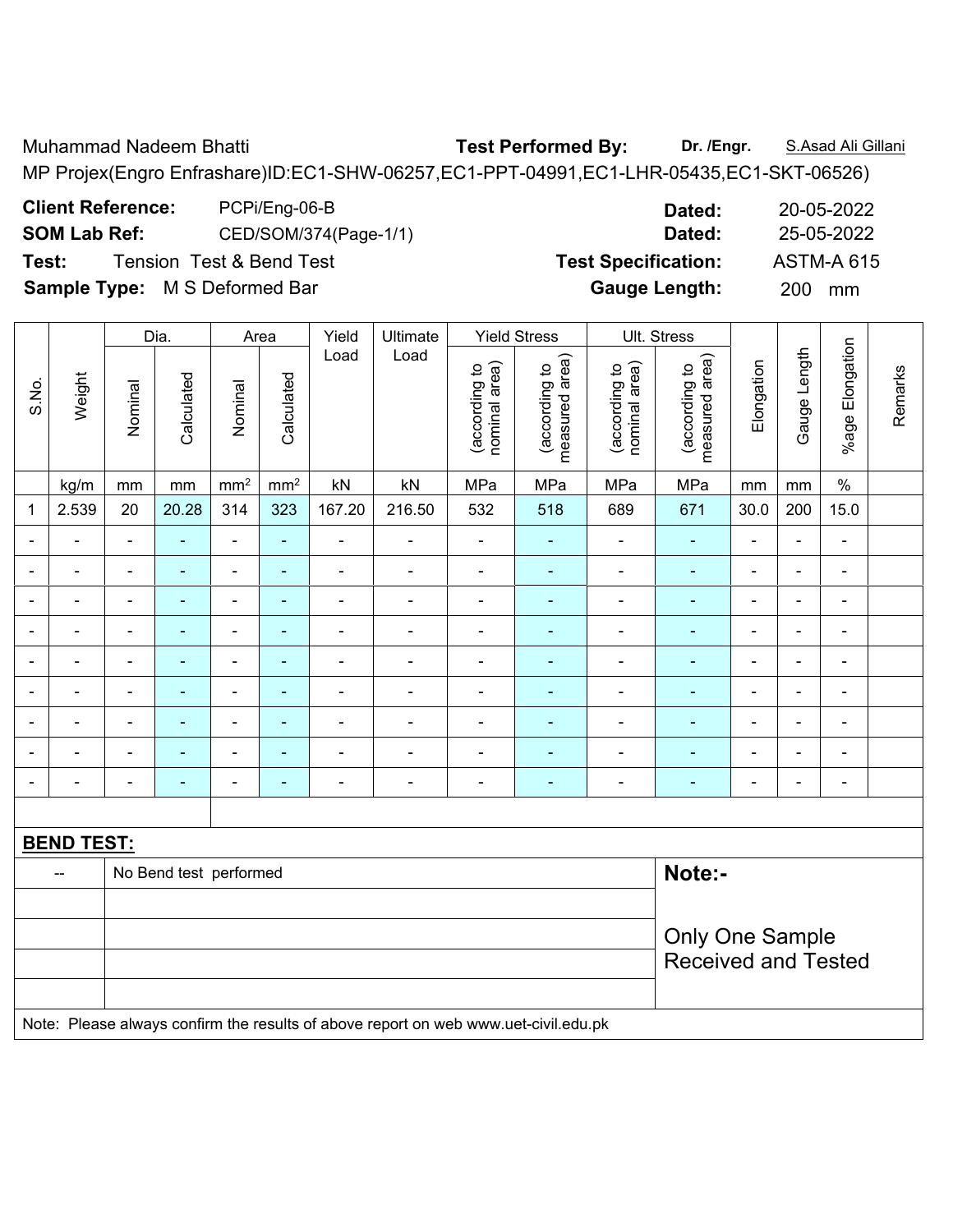## **Client Reference:** IHPL/Steel/0191 **Dated:** 23-05-2022 **Dated:** 25-05-2022

**Test:** Tension Test & Bend Test **Test Specification:** 

**Gauge Length:** 8 inch **Sample Type:** Deformed Bar

| SOM Lab       |     |
|---------------|-----|
| Ref:          | 372 |
| <b>Dated:</b> | 25  |
| ASTM-A-615    |     |

**Ref:** 372 (Page-1/3)

|                |                      |                | Dia.                                                             |                          | Area                     | Yield                    | Ultimate                                                         |                                | <b>Yield Stress</b>             |                                | Ult. Stress                                |                              |                |                       |         |
|----------------|----------------------|----------------|------------------------------------------------------------------|--------------------------|--------------------------|--------------------------|------------------------------------------------------------------|--------------------------------|---------------------------------|--------------------------------|--------------------------------------------|------------------------------|----------------|-----------------------|---------|
| S.No.          | Weight               | Nominal        | Calculated                                                       | Nominal                  | Calculated               | Load                     | Load                                                             | nominal area)<br>(according to | measured area)<br>(according to | nominal area)<br>(according to | (acording to<br>neasured area)<br>measured | Elongation                   | Gauge Length   | Elongation<br>$%$ age | Remarks |
|                | lb/ft                | #              | in                                                               | in <sup>2</sup>          | in <sup>2</sup>          | Tons                     | Tons                                                             | psi                            | psi                             | psi                            | psi                                        | in                           | in             | $\%$                  |         |
| 1              | 0.660                | 4              | 0.497                                                            | 0.20                     | 0.194                    | 6.09                     | 8.23                                                             | 67110                          | 69190                           | 90720                          | 93520                                      | 1.20                         | 8.0            | 15.0                  |         |
| $\overline{2}$ | 0.649                | 4              | 0.493                                                            | 0.20                     | 0.191                    | 5.93                     | 8.66                                                             | 65420                          | 68510                           | 95550                          | 100050                                     | 1.20                         | 8.0            | 15.0                  |         |
| 3              | 0.648                | 4              | 0.492                                                            | 0.20                     | 0.190                    | 6.01                     | 8.82                                                             | 66320                          | 69810                           | 97230                          | 102350                                     | 1.10                         | 8.0            | 13.8                  |         |
|                |                      | $\blacksquare$ | $\blacksquare$                                                   | $\blacksquare$           | $\blacksquare$           | $\blacksquare$           | ä,                                                               | $\blacksquare$                 | ٠                               | $\overline{a}$                 | $\blacksquare$                             | $\blacksquare$               |                | ÷                     |         |
|                |                      |                |                                                                  | L.                       |                          |                          |                                                                  |                                |                                 |                                |                                            |                              |                |                       |         |
|                |                      | $\blacksquare$ |                                                                  | ÷                        |                          |                          | $\blacksquare$                                                   | $\blacksquare$                 |                                 | $\blacksquare$                 |                                            | ۰                            |                | $\blacksquare$        |         |
|                |                      | $\blacksquare$ | $\blacksquare$                                                   | $\overline{\phantom{a}}$ | $\overline{\phantom{0}}$ |                          | $\blacksquare$                                                   | $\blacksquare$                 | $\blacksquare$                  | $\blacksquare$                 | $\blacksquare$                             | $\qquad \qquad \blacksquare$ | $\blacksquare$ | ÷                     |         |
|                |                      | $\blacksquare$ | $\blacksquare$                                                   | $\blacksquare$           | ۰                        | $\overline{\phantom{0}}$ | ÷                                                                | $\blacksquare$                 | ٠                               | $\overline{\phantom{0}}$       | $\blacksquare$                             | $\blacksquare$               |                | ÷                     |         |
|                |                      |                |                                                                  |                          |                          |                          |                                                                  |                                |                                 |                                |                                            |                              |                | $\blacksquare$        |         |
|                |                      | L,             | $\blacksquare$                                                   | ÷                        | ۰                        |                          | $\blacksquare$                                                   |                                |                                 | $\overline{\phantom{0}}$       | $\blacksquare$                             | ۰                            | $\blacksquare$ | ÷                     |         |
|                | <b>Witnessed By:</b> |                |                                                                  |                          |                          |                          | Engr. Rafi Ullah (IHPL) & Ali Hussnain Khan (K.B)                |                                |                                 |                                |                                            |                              |                |                       |         |
|                | <b>BEND TEST:</b>    |                |                                                                  |                          |                          |                          |                                                                  |                                |                                 |                                |                                            |                              |                |                       |         |
|                | #4                   |                |                                                                  |                          |                          |                          | Sample bend through 180 degrees Satisfactorily without any crack |                                |                                 |                                | Note:-                                     |                              |                |                       |         |
|                | #4                   |                | Sample bend through 180 degrees Satisfactorily without any crack |                          |                          |                          |                                                                  |                                |                                 |                                |                                            |                              |                |                       |         |
|                |                      |                |                                                                  |                          |                          |                          |                                                                  |                                |                                 |                                | <b>Only Five Samples</b>                   |                              |                |                       |         |
|                |                      |                |                                                                  |                          |                          |                          |                                                                  |                                |                                 |                                | <b>Received and Tested</b>                 |                              |                |                       |         |
|                |                      |                |                                                                  |                          |                          |                          |                                                                  |                                |                                 |                                |                                            |                              |                |                       |         |

Note: Please always confirm the results of above report on web www.uet-civil.edu.pk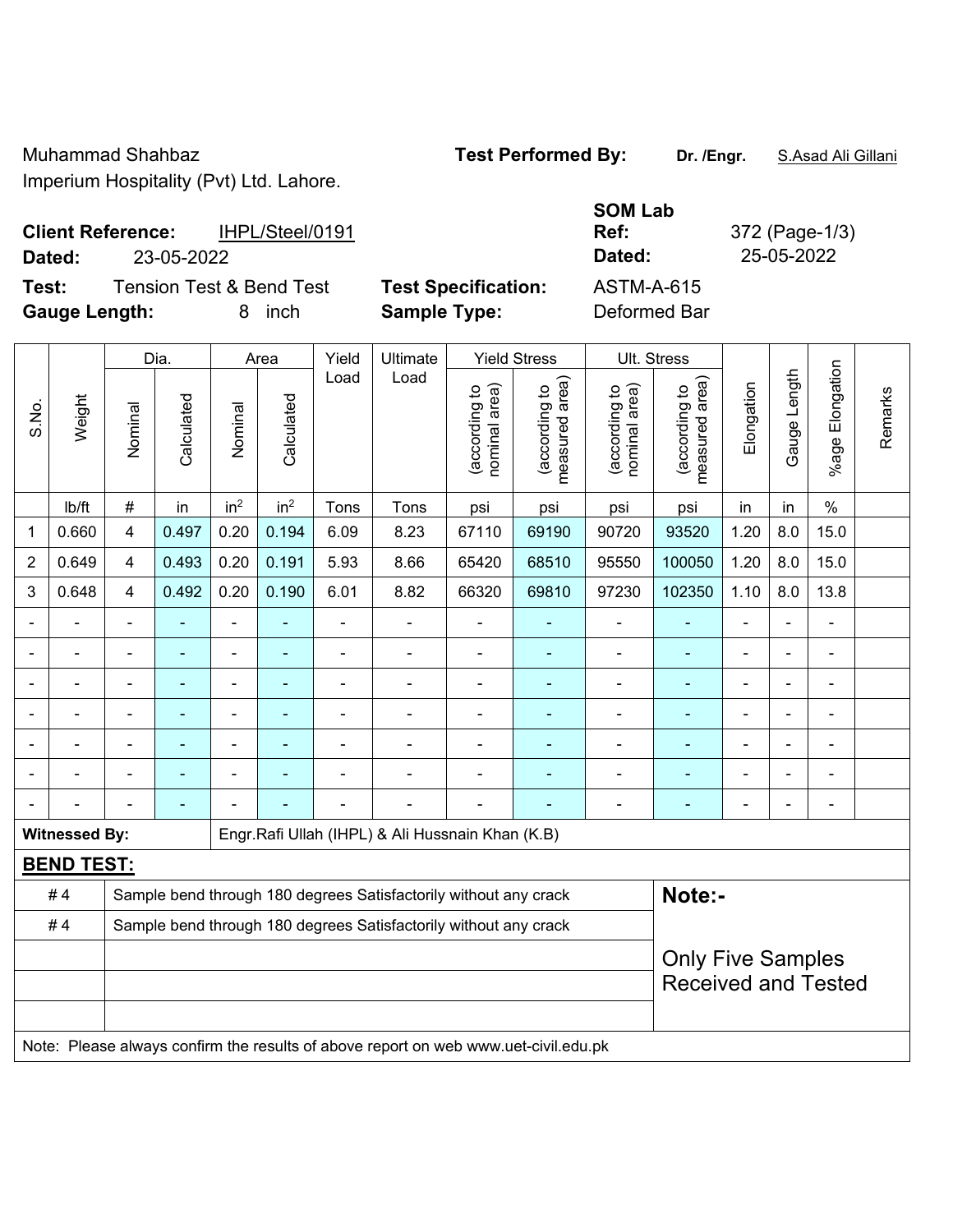## **Client Reference:** IHPL/Steel/0193 **Dated:** 23-05-2022 **Dated:** 25-05-2022

**Test:** Tension Test & Bend Test **Test Specification:** ASTM-A-615

**Gauge Length:** 8 inch **Sample Type:** Deformed Bar

**SOM Lab Ref:** 372 (Page-2/3)

|                |                      |                 | Dia.       |                 | Area            | Yield          | Ultimate                                                                            |                                | <b>Yield Stress</b>             |                                | Ult. Stress                     |                |              |                            |         |
|----------------|----------------------|-----------------|------------|-----------------|-----------------|----------------|-------------------------------------------------------------------------------------|--------------------------------|---------------------------------|--------------------------------|---------------------------------|----------------|--------------|----------------------------|---------|
| S.No.          | Weight               | Nominal         | Calculated | Nominal         | Calculated      | Load           | Load                                                                                | nominal area)<br>(according to | (according to<br>measured area) | nominal area)<br>(according to | (according to<br>measured area) | Elongation     | Gauge Length | Elongation<br>$%$ age      | Remarks |
|                | lb/ft                | $\#$            | in         | in <sup>2</sup> | in <sup>2</sup> | Tons           | Tons                                                                                | psi                            | psi                             | psi                            | psi                             | in             | in           | $\%$                       |         |
| $\mathbf 1$    | 1.474                | $6\phantom{1}$  | 0.743      | 0.44            | 0.433           | 12.30          | 18.83                                                                               | 61670                          | 62670                           | 94370                          | 95900                           | 1.20           | 8.0          | 15.0                       |         |
| $\overline{2}$ | 1.498                | $6\phantom{1}6$ | 0.748      | 0.44            | 0.440           | 14.98          | 20.20                                                                               | 75110                          | 75110                           | 101270                         | 101270                          | 1.10           | 8.0          | 13.8                       |         |
| $\mathsf 3$    | 1.505                | $6\phantom{1}$  | 0.750      | 0.44            | 0.442           | 14.83          | 19.80                                                                               | 74350                          | 74010                           | 99230                          | 98780                           | 1.10           | 8.0          | 13.8                       |         |
| $\blacksquare$ |                      |                 |            |                 | ۰               |                | $\blacksquare$                                                                      | $\blacksquare$                 |                                 | $\blacksquare$                 | ٠                               |                |              | $\blacksquare$             |         |
|                |                      |                 |            |                 | $\blacksquare$  |                |                                                                                     | $\blacksquare$                 | ٠                               | ä,                             | ٠                               |                |              |                            |         |
|                |                      |                 |            |                 |                 |                |                                                                                     |                                |                                 |                                |                                 |                |              |                            |         |
|                |                      |                 |            |                 |                 |                |                                                                                     |                                |                                 | ٠                              | ۳                               | $\blacksquare$ |              |                            |         |
|                |                      |                 | ÷,         | $\blacksquare$  | ä,              | $\blacksquare$ | Ē,                                                                                  | $\blacksquare$                 | ٠                               | $\blacksquare$                 | ٠                               | $\blacksquare$ |              | $\blacksquare$             |         |
|                |                      |                 | ä,         | $\blacksquare$  |                 |                |                                                                                     |                                | ٠                               | $\blacksquare$                 | ۰                               | Ē,             |              | $\blacksquare$             |         |
|                |                      |                 | ۰          |                 | ÷               | $\blacksquare$ | $\blacksquare$                                                                      | $\blacksquare$                 | $\overline{\phantom{0}}$        | $\blacksquare$                 | ۰                               | $\blacksquare$ |              | $\blacksquare$             |         |
|                | <b>Witnessed By:</b> |                 |            |                 |                 |                | Engr.Rafi Ullah (IHPL) & Ali Hussnain Khan (K.B)                                    |                                |                                 |                                |                                 |                |              |                            |         |
|                | <b>BEND TEST:</b>    |                 |            |                 |                 |                |                                                                                     |                                |                                 |                                |                                 |                |              |                            |         |
|                | #6                   |                 |            |                 |                 |                | Sample bend through 180 degrees Satisfactorily without any crack                    |                                |                                 |                                | Note:-                          |                |              |                            |         |
|                | #6                   |                 |            |                 |                 |                | Sample bend through 180 degrees Satisfactorily without any crack                    |                                |                                 |                                |                                 |                |              |                            |         |
|                |                      |                 |            |                 |                 |                | <b>Only Five Samples</b>                                                            |                                |                                 |                                |                                 |                |              |                            |         |
|                |                      |                 |            |                 |                 |                |                                                                                     |                                |                                 |                                |                                 |                |              | <b>Received and Tested</b> |         |
|                |                      |                 |            |                 |                 |                |                                                                                     |                                |                                 |                                |                                 |                |              |                            |         |
|                |                      |                 |            |                 |                 |                | Note: Please always confirm the results of above report on web www.uet-civil.edu.pk |                                |                                 |                                |                                 |                |              |                            |         |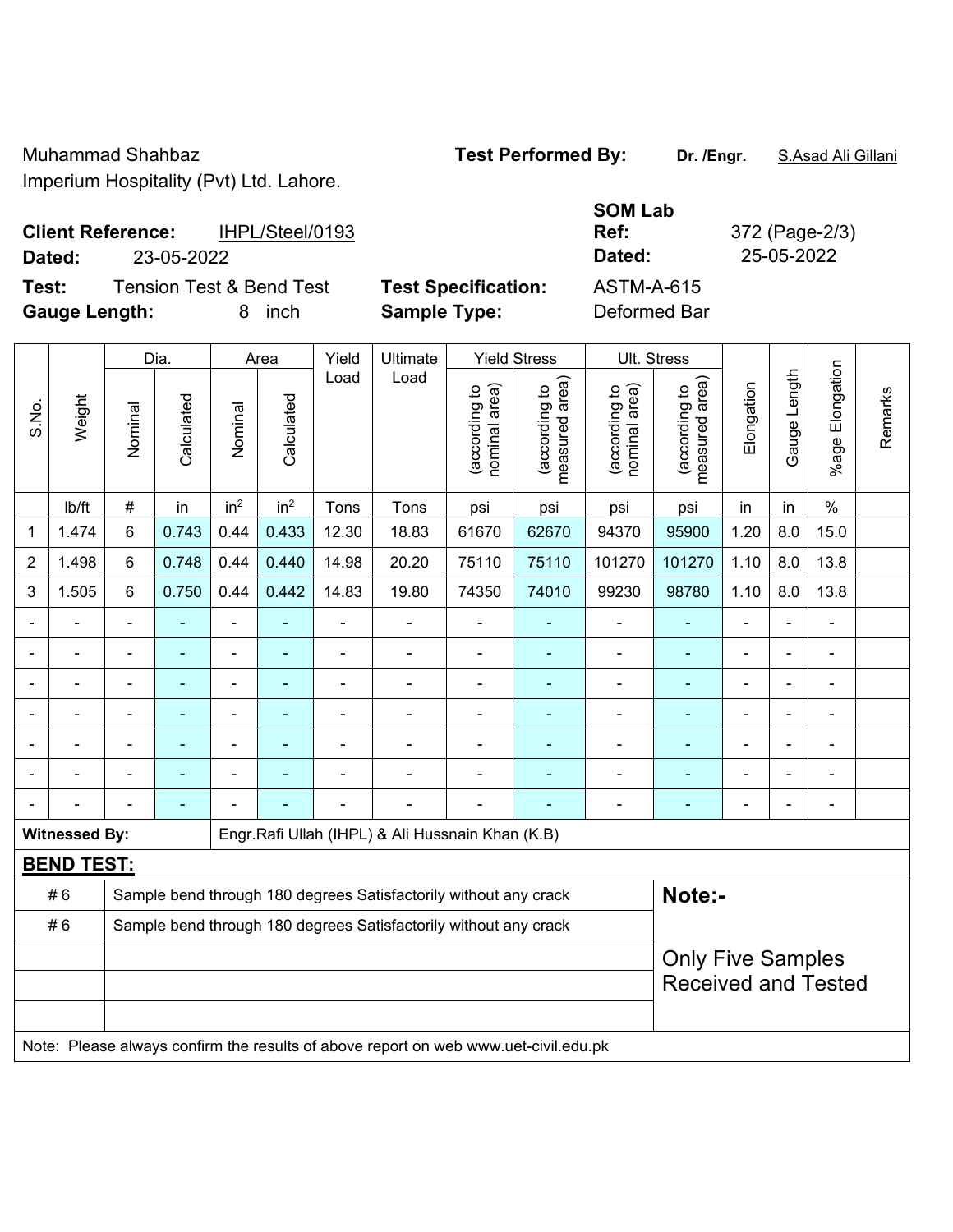| <b>Client Reference:</b> | IHPL/Steel/0192 | Ref:   | 372 (Page-3/ |
|--------------------------|-----------------|--------|--------------|
| Dated:                   | 23-05-2022      | Dated: | 25-05-2022   |

**Test:** Tension Test & Bend Test **Test Specification:** ASTM-A-615 **Gauge Length:** 8 inch **Sample Type:** Deformed Bar

 $\overline{\phantom{a}}$ 

 $\overline{\phantom{a}}$ 

 $\blacksquare$ 

 $\top$ 

 $\overline{\phantom{a}}$ 

**SOM Lab Ref:** 372 (Page-3/3)

 $\mathbf{\tau}$ 

|       |                      |                | Dia.           |                          | Area            | Yield          | Ultimate                                                                            |                                | <b>Yield Stress</b>                         | Ult. Stress                    |                                                        |                |              |                              |         |
|-------|----------------------|----------------|----------------|--------------------------|-----------------|----------------|-------------------------------------------------------------------------------------|--------------------------------|---------------------------------------------|--------------------------------|--------------------------------------------------------|----------------|--------------|------------------------------|---------|
| S.No. | Weight               | Nominal        | Calculated     | Nominal                  | Calculated      | Load           | Load                                                                                | (according to<br>nominal area) | (according to<br>measured area)<br>measured | nominal area)<br>(according to | (according to<br>measured area)                        | Elongation     | Gauge Length | Elongation<br>$%$ age        | Remarks |
|       | lb/ft                | $\#$           | in             | in <sup>2</sup>          | in <sup>2</sup> | Tons           | Tons                                                                                | psi                            | psi                                         | psi                            | psi                                                    | in             | in           | $\%$                         |         |
| 1     | 2.632                | 8              | 0.992          | 0.79                     | 0.773           | 22.57          | 34.51                                                                               | 63010                          | 64390                                       | 96330                          | 98450                                                  | 1.20           | 8.0          | 15.0                         |         |
| 2     | 2.633                | 8              | 0.993          | 0.79                     | 0.774           | 24.72          | 36.41                                                                               | 69010                          | 70440                                       | 101650                         | 103750                                                 | 1.30           | 8.0          | 16.3                         |         |
| 3     | 2.641                | 8              | 0.994          | 0.79                     | 0.776           | 24.97          | 36.56                                                                               | 69720                          | 70980                                       | 102080                         | 103920                                                 | 1.30           | 8.0          | 16.3                         |         |
|       |                      |                |                | $\blacksquare$           | ä,              |                |                                                                                     |                                |                                             |                                |                                                        |                |              |                              |         |
|       |                      | $\blacksquare$ |                | ÷                        |                 |                | ÷.                                                                                  | $\blacksquare$                 |                                             | $\overline{\phantom{0}}$       |                                                        |                |              | $\blacksquare$               |         |
|       |                      | L,             | ٠              | ä,                       | ۰               | $\blacksquare$ | ÷                                                                                   | $\blacksquare$                 |                                             | $\blacksquare$                 | ٠                                                      | ä,             |              | $\blacksquare$               |         |
|       |                      | $\blacksquare$ | ٠              | $\overline{\phantom{a}}$ | $\blacksquare$  |                | ÷                                                                                   | $\blacksquare$                 | $\overline{\phantom{a}}$                    | $\blacksquare$                 | $\blacksquare$                                         | $\blacksquare$ |              | $\qquad \qquad \blacksquare$ |         |
|       |                      | ä,             |                | ä,                       |                 |                |                                                                                     |                                |                                             | $\blacksquare$                 |                                                        |                |              | ä,                           |         |
|       |                      |                |                |                          |                 |                |                                                                                     |                                |                                             |                                |                                                        |                |              |                              |         |
|       |                      | $\blacksquare$ | $\blacksquare$ |                          |                 |                | ۰                                                                                   | $\blacksquare$                 |                                             |                                | ۰                                                      | $\blacksquare$ |              | $\blacksquare$               |         |
|       | <b>Witnessed By:</b> |                |                |                          |                 |                | Engr.Rafi Ullah (IHPL) & Ali Hussnain Khan (K.B)                                    |                                |                                             |                                |                                                        |                |              |                              |         |
|       | <b>BEND TEST:</b>    |                |                |                          |                 |                |                                                                                     |                                |                                             |                                |                                                        |                |              |                              |         |
|       | #8                   |                |                |                          |                 |                | Sample bend through 180 degrees Satisfactorily without any crack                    |                                |                                             |                                | Note:-                                                 |                |              |                              |         |
|       | # 8                  |                |                |                          |                 |                | Sample bend through 180 degrees Satisfactorily without any crack                    |                                |                                             |                                |                                                        |                |              |                              |         |
|       |                      |                |                |                          |                 |                |                                                                                     |                                |                                             |                                | <b>Only Five Samples</b><br><b>Received and Tested</b> |                |              |                              |         |
|       |                      |                |                |                          |                 |                | Note: Please always confirm the results of above report on web www.uet-civil.edu.pk |                                |                                             |                                |                                                        |                |              |                              |         |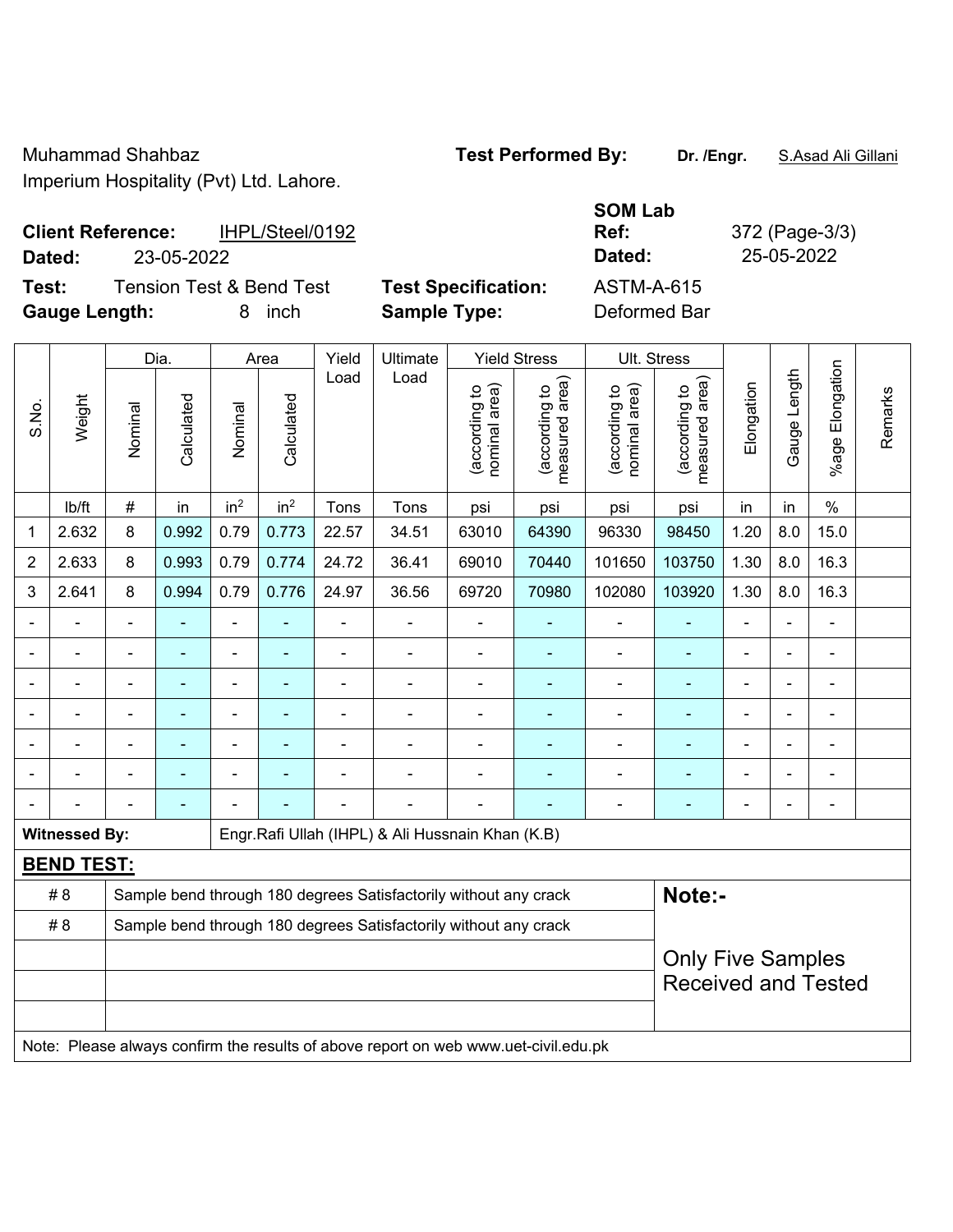| <b>Client Reference:</b> |            | IHPL/Steel/0190 | Ref:   | 373 (Page-1/ |
|--------------------------|------------|-----------------|--------|--------------|
| Dated:                   | 23-05-2022 |                 | Dated: | 25-05-2022   |

**Test:** Tension Test & Bend Test **Test Specification:** ASTM-A-615 **Gauge Length:** 8 inch **Sample Type:** Deformed Bar

**SOM Lab Ref:** 373 (Page-1/1)

|       |                      |                | Dia.       |                          | Area            | Yield | Ultimate                                                                            |                                | <b>Yield Stress</b>             |                                | Ult. Stress                        |                |                |                       |         |
|-------|----------------------|----------------|------------|--------------------------|-----------------|-------|-------------------------------------------------------------------------------------|--------------------------------|---------------------------------|--------------------------------|------------------------------------|----------------|----------------|-----------------------|---------|
| S.No. | Weight               | Nominal        | Calculated | Nominal                  | Calculated      | Load  | Load                                                                                | nominal area)<br>(according to | measured area)<br>(according to | nominal area)<br>(according to | area)<br>(according to<br>measured | Elongation     | Gauge Length   | Elongation<br>$%$ age | Remarks |
|       | lb/ft                | $\#$           | in         | in <sup>2</sup>          | in <sup>2</sup> | Tons  | Tons                                                                                | psi                            | psi                             | psi                            | psi                                | in             | in             | $\%$                  |         |
| 1     | 0.671                | 4              | 0.501      | 0.20                     | 0.197           | 6.27  | 8.92                                                                                | 69130                          | 70190                           | 98360                          | 99860                              | 1.20           | 8.0            | 15.0                  |         |
| 2     | 0.657                | $\overline{4}$ | 0.496      | 0.20                     | 0.193           | 6.32  | 8.48                                                                                | 69700                          | 72220                           | 93530                          | 96920                              | 1.10           | 8.0            | 13.8                  |         |
| 3     | 0.653                | $\overline{4}$ | 0.494      | 0.20                     | 0.192           | 6.29  | 8.92                                                                                | 69360                          | 72250                           | 98360                          | 102460                             | 1.10           | 8.0            | 13.8                  |         |
|       |                      |                |            |                          |                 |       |                                                                                     |                                |                                 |                                |                                    |                |                |                       |         |
|       |                      |                |            | ÷                        |                 |       |                                                                                     | $\blacksquare$                 |                                 |                                |                                    |                |                | $\blacksquare$        |         |
|       |                      |                | ۰          | ÷                        |                 |       | $\overline{\phantom{a}}$                                                            | $\overline{a}$                 |                                 | ٠                              | ۰                                  | ÷              | ä,             | ÷                     |         |
|       |                      | $\blacksquare$ | ÷,         | $\overline{\phantom{a}}$ |                 | ä,    | $\blacksquare$                                                                      | $\blacksquare$                 |                                 | $\blacksquare$                 | $\blacksquare$                     | ÷              | $\blacksquare$ | ÷                     |         |
|       |                      | $\blacksquare$ | ä,         | $\overline{\phantom{a}}$ |                 | ä,    | $\blacksquare$                                                                      |                                |                                 |                                | ä,                                 | $\blacksquare$ |                | ÷                     |         |
|       |                      |                |            |                          |                 |       |                                                                                     |                                |                                 |                                | $\overline{\phantom{0}}$           |                |                |                       |         |
|       |                      |                |            |                          |                 |       |                                                                                     |                                |                                 |                                | $\blacksquare$                     |                |                | $\blacksquare$        |         |
|       | <b>Witnessed By:</b> |                |            |                          |                 |       | Engr. Rafi Ullah (IHPL) & Ali Hussnain Khan (K.B)                                   |                                |                                 |                                |                                    |                |                |                       |         |
|       | <b>BEND TEST:</b>    |                |            |                          |                 |       |                                                                                     |                                |                                 |                                |                                    |                |                |                       |         |
|       | #4                   |                |            |                          |                 |       | Sample bend through 180 degrees Satisfactorily without any crack                    |                                |                                 |                                | Note:-                             |                |                |                       |         |
|       | #4                   |                |            |                          |                 |       | Sample bend through 180 degrees Satisfactorily without any crack                    |                                |                                 |                                |                                    |                |                |                       |         |
|       |                      |                |            |                          |                 |       |                                                                                     |                                |                                 |                                | <b>Only Five Samples</b>           |                |                |                       |         |
|       |                      |                |            |                          |                 |       |                                                                                     |                                |                                 |                                | <b>Received and Tested</b>         |                |                |                       |         |
|       |                      |                |            |                          |                 |       |                                                                                     |                                |                                 |                                |                                    |                |                |                       |         |
|       |                      |                |            |                          |                 |       | Note: Please always confirm the results of above report on web www.uet-civil.edu.pk |                                |                                 |                                |                                    |                |                |                       |         |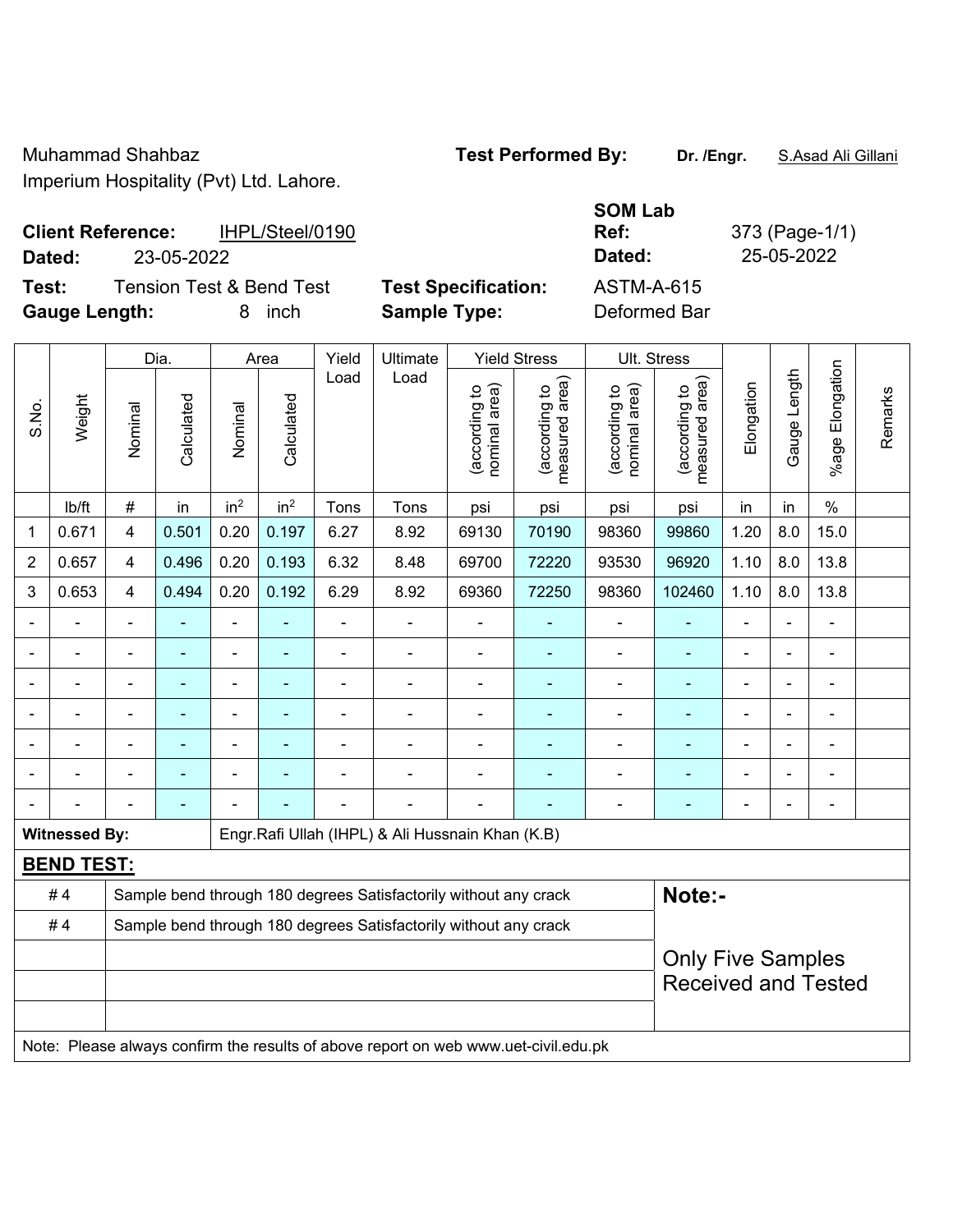Malik Muhammad Ijaz **Test Performed By: Dr. /Engr.** Asad Ali Gillani Lahore.

## **Client Reference:** Nil

**Dated:** 25-05-2022 **Dated:** 25-05-2022

**Test:** Tension Test & Bend Test **Test Specification:** ASTM-A-615 Gauge Length: **8** inch **Sample Type:** 

| ecification: | AS <sup>-</sup> |
|--------------|-----------------|
|              | n.,             |

| AS I M-A-015 |  |
|--------------|--|
| Deformed Bar |  |

|                |                   |                                                                                     | Dia.           |                          | Area                     | Yield                    | Ultimate                                                         |                                | <b>Yield Stress</b>             |                                | Ult. Stress                                            |                |                |                          |         |
|----------------|-------------------|-------------------------------------------------------------------------------------|----------------|--------------------------|--------------------------|--------------------------|------------------------------------------------------------------|--------------------------------|---------------------------------|--------------------------------|--------------------------------------------------------|----------------|----------------|--------------------------|---------|
| S.No.          | Weight            | Nominal                                                                             | Calculated     | Nominal                  | Calculated               | Load                     | Load                                                             | nominal area)<br>(according to | (according to<br>measured area) | nominal area)<br>(according to | area)<br>(according to<br>measured                     | Elongation     | Gauge Length   | Elongation<br>$%$ age    | Remarks |
|                | lb/ft             | $\#$                                                                                | in             | in <sup>2</sup>          | in <sup>2</sup>          | Tons                     | Tons                                                             | psi                            | psi                             | psi                            | psi                                                    | in             | in             | $\%$                     |         |
| 1              | 2.669             | 8                                                                                   | 0.999          | 0.79                     | 0.784                    | 26.27                    | 33.51                                                            | 73340                          | 73900                           | 93540                          | 94260                                                  | 1.40           | 8.0            | 17.5                     |         |
| $\overline{2}$ | 2.688             | 8                                                                                   | 1.003          | 0.79                     | 0.790                    | 25.94                    | 33.69                                                            | 72430                          | 72430                           | 94050                          | 94050                                                  | 1.50           | 8.0            | 18.8                     |         |
| 3              | 1.498             | 6                                                                                   | 0.748          | 0.44                     | 0.440                    | 12.18                    | 16.77                                                            | 61060                          | 61060                           | 84050                          | 84050                                                  | 1.60           | 8.0            | 20.0                     |         |
| 4              | 1.508             | 6                                                                                   | 0.751          | 0.44                     | 0.443                    | 14.02                    | 18.17                                                            | 70260                          | 69780                           | 91050                          | 90440                                                  | 1.50           | 8.0            | 18.8                     |         |
| 5              | 0.604             | 4                                                                                   | 0.476          | 0.20                     | 0.178                    | 6.39                     | 7.85                                                             | 70480                          | 79190                           | 86560                          | 97250                                                  | 1.10           | 8.0            | 13.8                     |         |
| 6              | 0.602             | 4                                                                                   | 0.475          | 0.20                     | 0.177                    | 6.42                     | 7.90                                                             | 70820                          | 80020                           | 87120                          | 98440                                                  | 1.20           | 8.0            | 15.0                     |         |
|                |                   | ä,                                                                                  |                |                          | Ξ                        |                          | $\blacksquare$                                                   | $\blacksquare$                 | ÷                               | $\qquad \qquad \blacksquare$   |                                                        | $\blacksquare$ | $\blacksquare$ |                          |         |
| $\blacksquare$ | ä,                | $\blacksquare$                                                                      | $\blacksquare$ | $\blacksquare$           | $\blacksquare$           | ä,                       | $\blacksquare$                                                   | $\blacksquare$                 | ÷                               | $\blacksquare$                 | $\blacksquare$                                         | $\blacksquare$ | ÷.             | $\blacksquare$           |         |
|                | ÷,                | ä,                                                                                  | ä,             | ÷,                       | ÷,                       |                          | ÷                                                                | $\blacksquare$                 |                                 | ÷,                             |                                                        | ÷,             |                | $\blacksquare$           |         |
|                | $\blacksquare$    | $\blacksquare$                                                                      | $\blacksquare$ | $\overline{\phantom{0}}$ | $\overline{\phantom{0}}$ | $\overline{\phantom{0}}$ | $\blacksquare$                                                   | $\blacksquare$                 | ۰                               | $\blacksquare$                 | $\blacksquare$                                         | $\blacksquare$ |                | $\overline{\phantom{0}}$ |         |
|                |                   |                                                                                     |                |                          |                          |                          |                                                                  |                                |                                 |                                |                                                        |                |                |                          |         |
|                | <b>BEND TEST:</b> |                                                                                     |                |                          |                          |                          |                                                                  |                                |                                 |                                |                                                        |                |                |                          |         |
|                | # 8               |                                                                                     |                |                          |                          |                          | Sample bend through 180 degrees Satisfactorily without any crack |                                |                                 |                                | Note:-                                                 |                |                |                          |         |
|                | #6                |                                                                                     |                |                          |                          |                          | Sample bend through 180 degrees Satisfactorily without any crack |                                |                                 |                                |                                                        |                |                |                          |         |
|                | #4                |                                                                                     |                |                          |                          |                          | Sample bend through 180 degrees Satisfactorily without any crack |                                |                                 |                                | <b>Only Nine Samples</b><br><b>Received and Tested</b> |                |                |                          |         |
|                |                   | Note: Please always confirm the results of above report on web www.uet-civil.edu.pk |                |                          |                          |                          |                                                                  |                                |                                 |                                |                                                        |                |                |                          |         |

# **SOM Lab Ref:** 375 (Page-1/1)